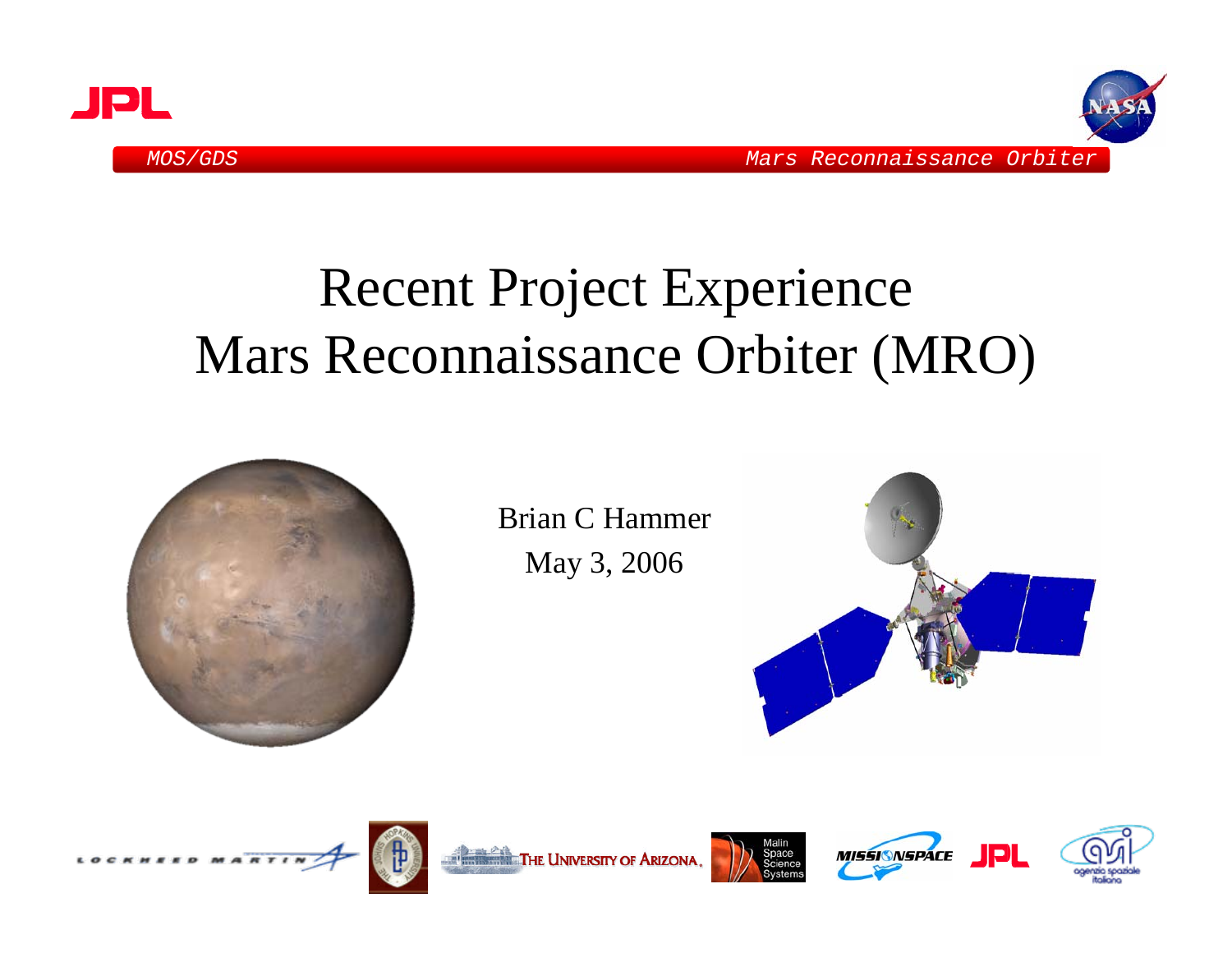





- •MRO Mission Overview
- •MRO Data Management & Transport Challenges
- $\bullet$ End-to-End Telemetry Data Flow
- •High Data Rate & Volume Issues
- • CFDP Usage & Issues
	- Product Latency
	- –Product Visibility/Accountability

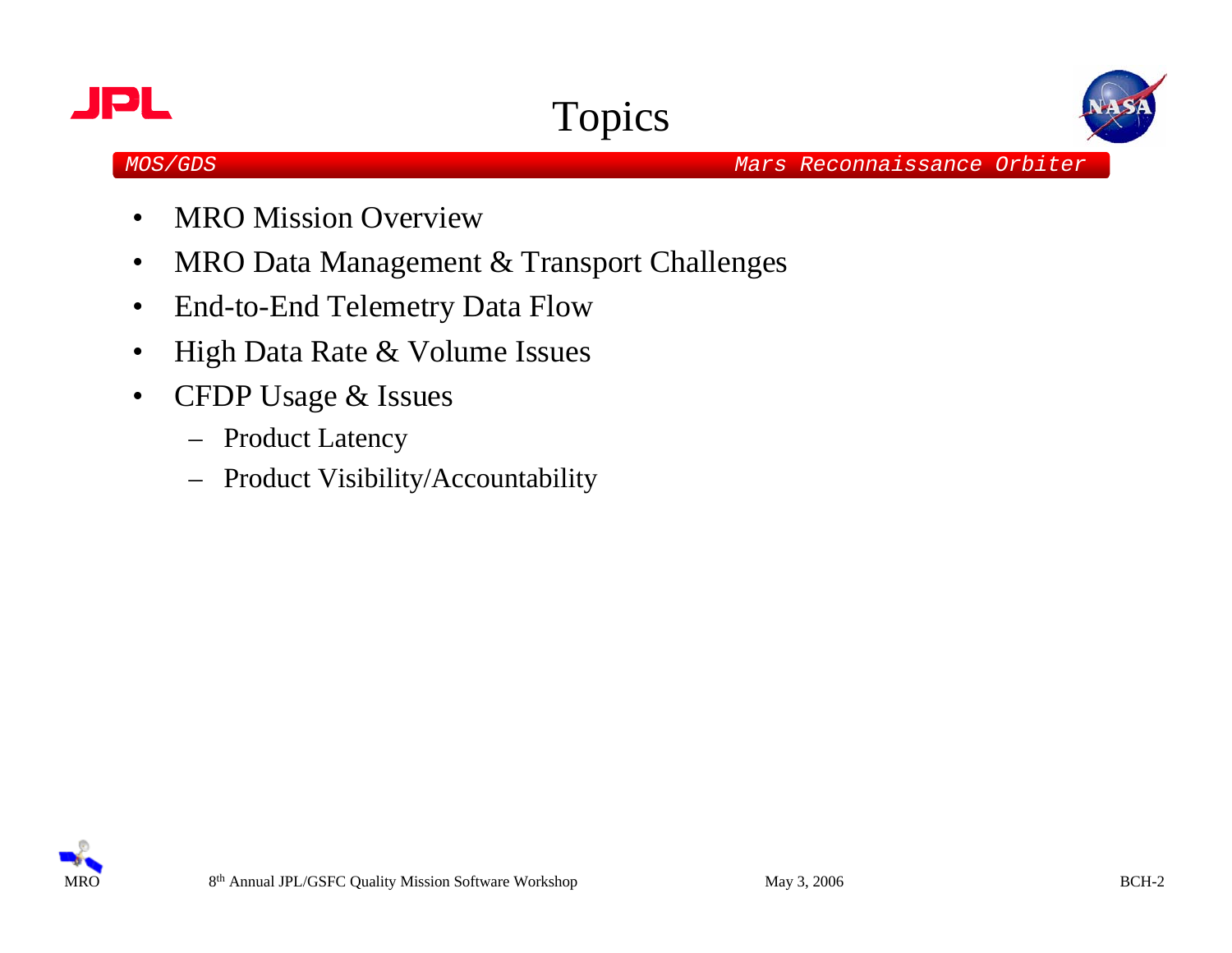



- •**Objectives** 
	- MRO will characterize the surface, subsurface and atmosphere of Mars
		- Conduct observations in many parts of the electromagnetic spectrum
		- $\bullet$ Spatial resolutions substantially better than any preceding Mars orbiter
		- Identify potential landing sites for future missions
	- MRO will provide telecommunications relay capability for follow-on missions
	- – MRO will demonstrate optical navigation and Ka-band telemetry in support of future Mars Exploration Program activities
- • Timeline
	- Launch 8/2005
	- –3/2006
	- Science 11/2006 11/2008 (1 Mars year)
	- Relay 11/2008 - 12/2010 (1 Mars year)

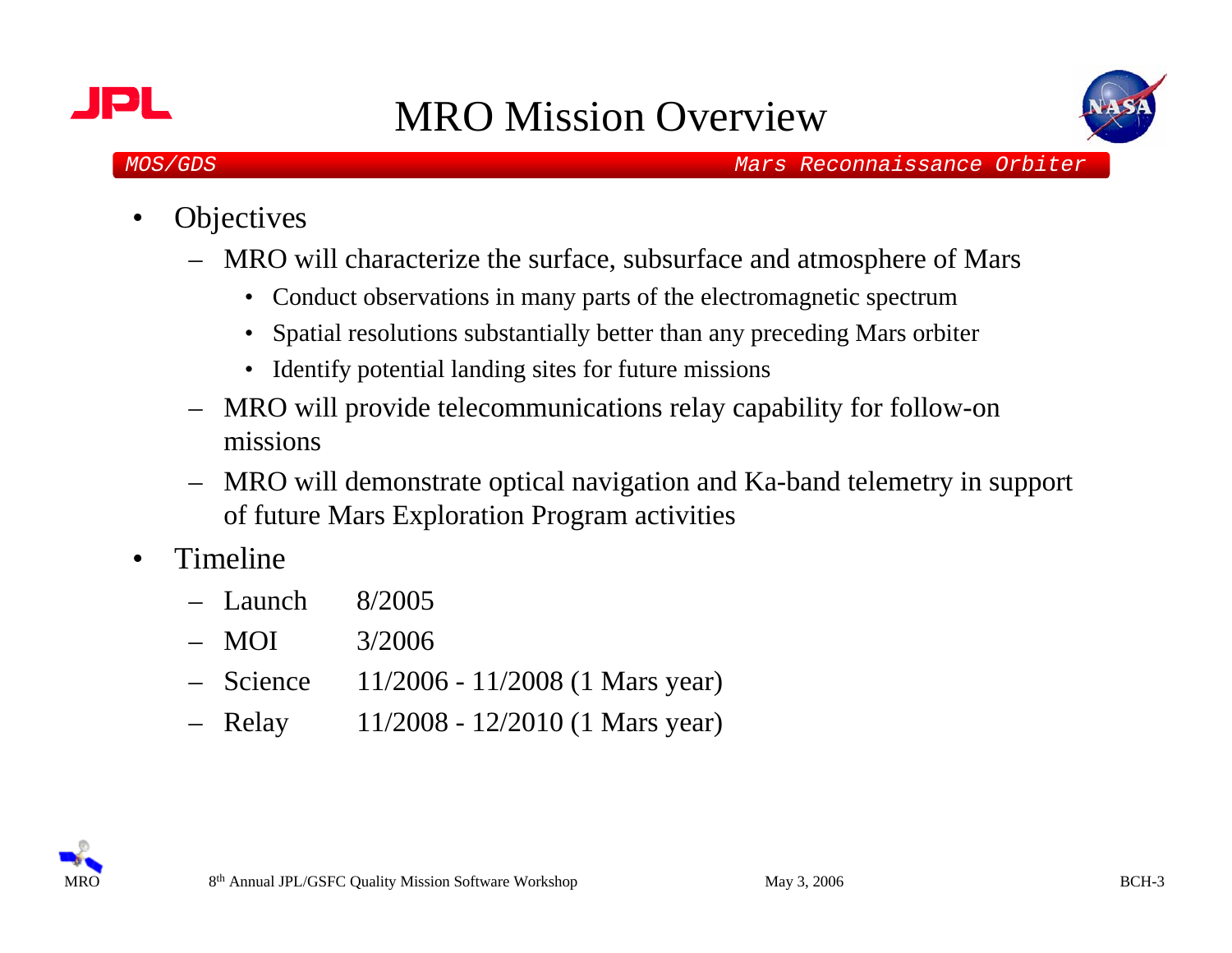



*MOS/GDS Mars Reconnaissance Orbiter*



**MRO**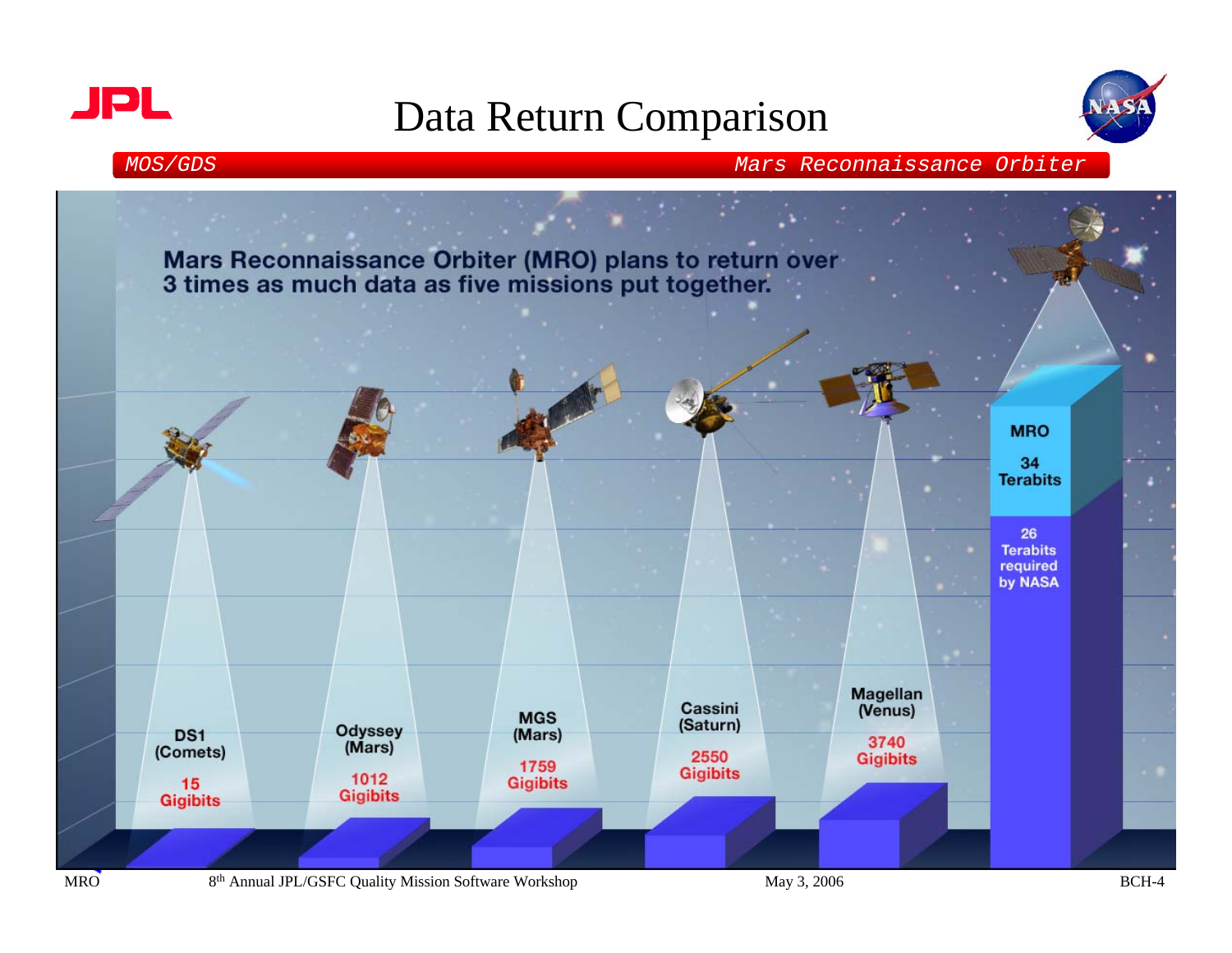## MRO Data Management & Transport Challenges



- • High Data Rates & Volumes
	- 6 Mbps telemetry rate
	- 230 Gbits daily volume
	- 51 Tbits total mission downlink (primary mission)
	- These numbers are very high for a planetary mission
	- Volume is greater than all other planetary missions combined
	- Handling of engineering data collected while out-of-contact with Earth
- • New Use of CFDP on a Mars Mission
	- Single "product" sizes of up to ~30 Gbits
	- End-to-end latency & completeness
	- End-to-end progress visibility
	- Accountability / Determining cause of partial products
- $\bullet$  Bandwidth Constraints & Prioritization Issues
	- Downlink rates much greater than available WAN from tracking sites to JPL
	- Prioritization of science vs engineering data

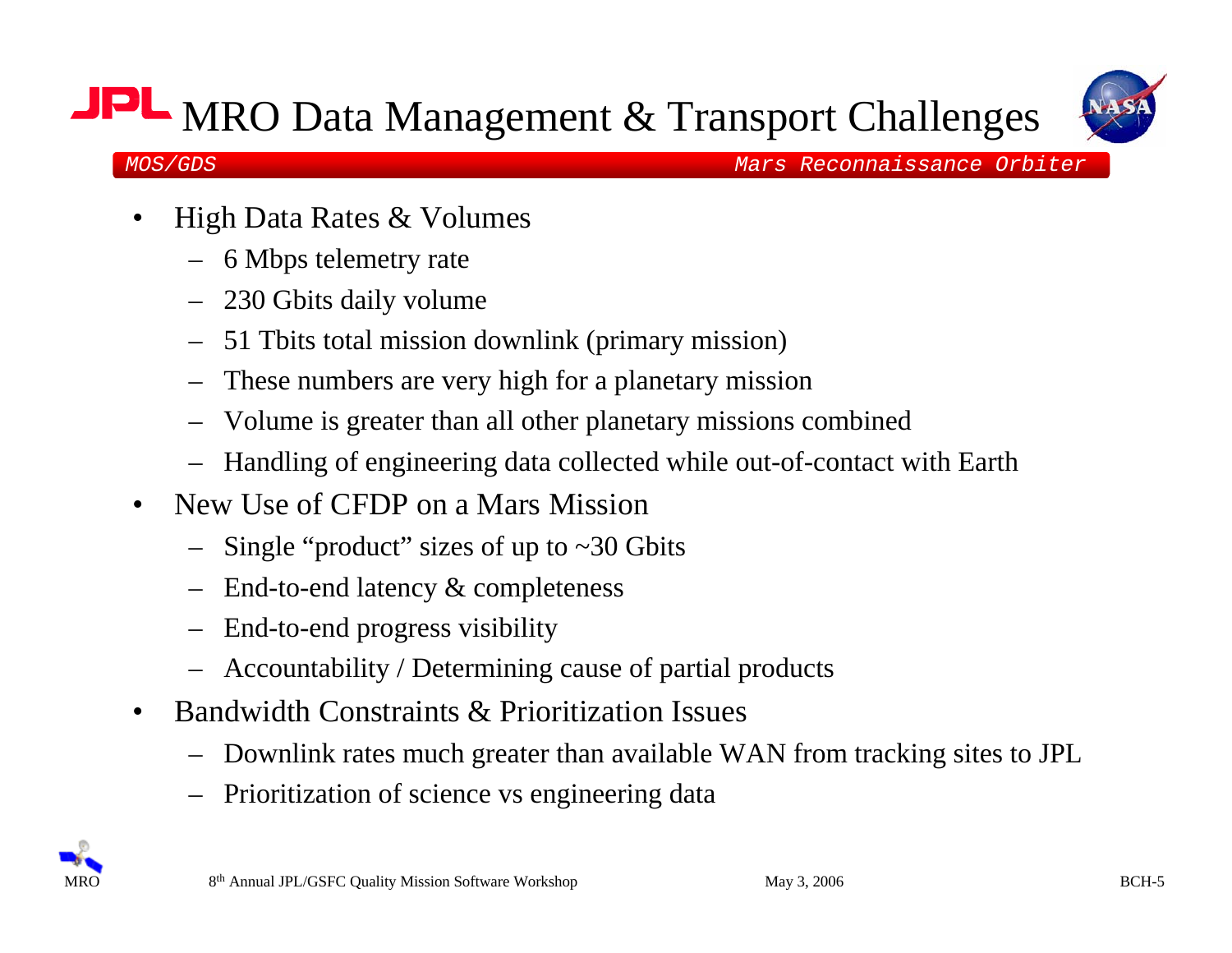



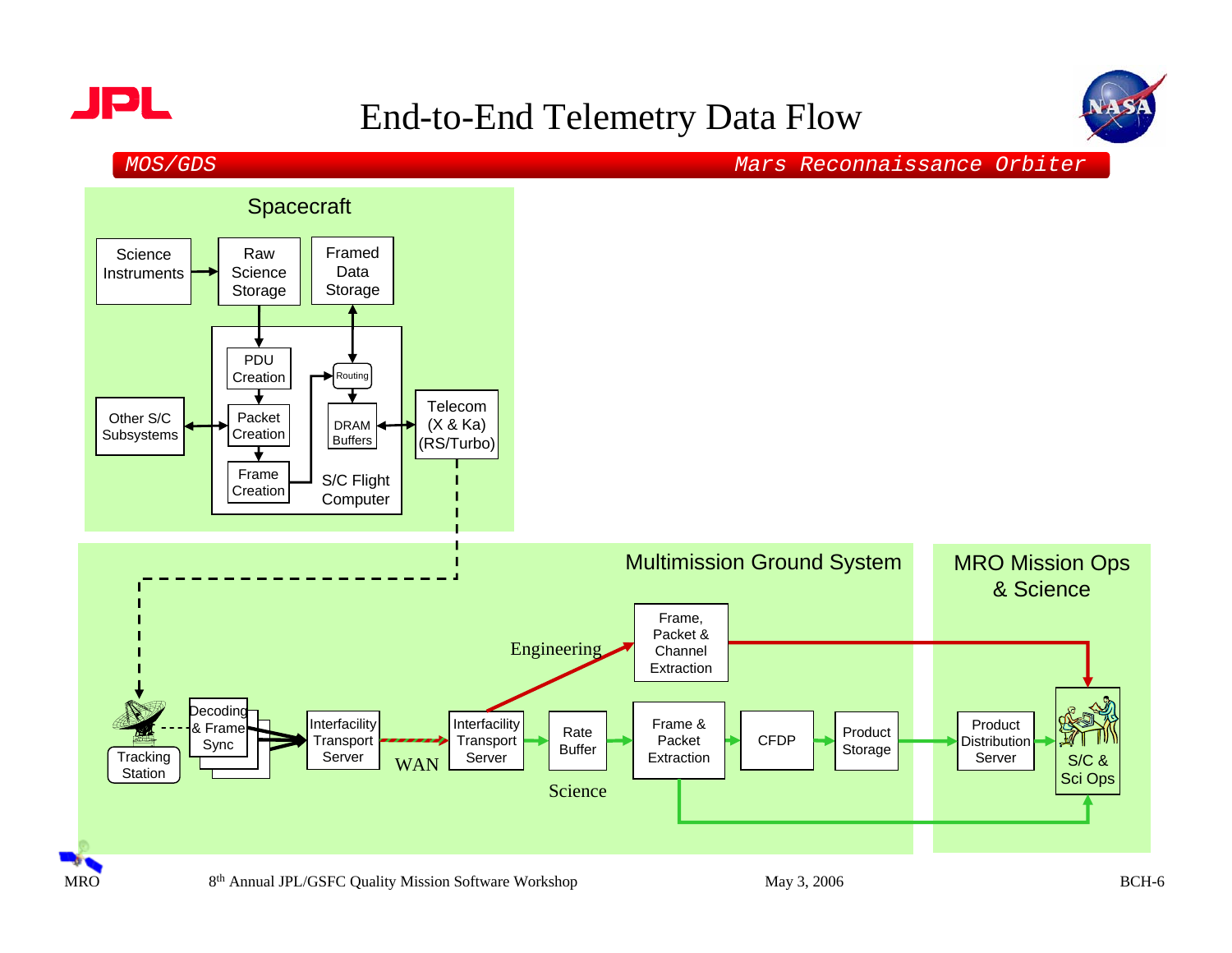

**MRO** 



- • Unanticipated High Engineering Telemetry Rates & Volumes
	- Background
		- MRO flight software normally produces spacecraft health & safety (engineering) data at relatively low rate (~10 kbps), and downlinks it continuously when in contact with Earth
		- •When the spacecraft is out of contact with Earth, this data is nominally put into an area of storage designated for non-real-time downlink (along with Science data)
		- However, there are periods where we are "briefly" out-of-contact, and want to "buffer" the engineering data so that it begins where it left off, and quickly catches up to real-time
	- Problem
		- • During cruise, a spacecraft anomaly caused an excessive buildup of engineering data, that was subsequently downlinked at high rate, resulting in unexpected latencies and loss of real-time visibility for the operations teams

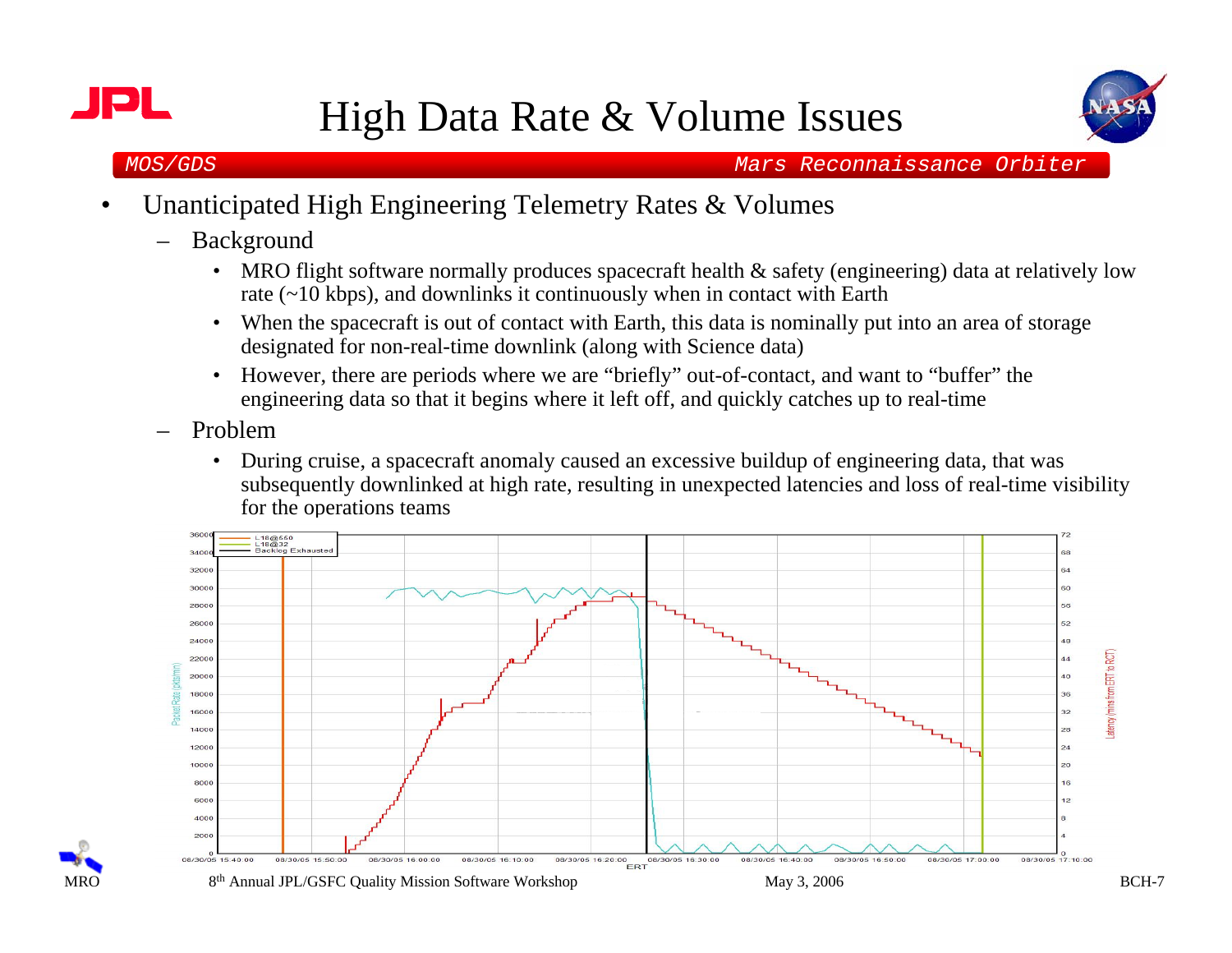



o II

- • Unanticipated High Engineering Telemetry Rates & Volumes (cont.)
	- Analysis & Solutions
		- • Although an anomaly caused the very large backlog, analysis showed that large backlogs would occur in real flight situations (such as during aerobraking)
		- • A multi-part solution was designed and implemented
			- 1. Update WAN forwarding to provide high priority for MRO engineering data; Also, throttled max downlink rate so as not to starve out other WAN users
			- – 2. Upgraded the JPL telemetry processing hardware sufficient to process the maximum allowed engineering data downlink in real-time



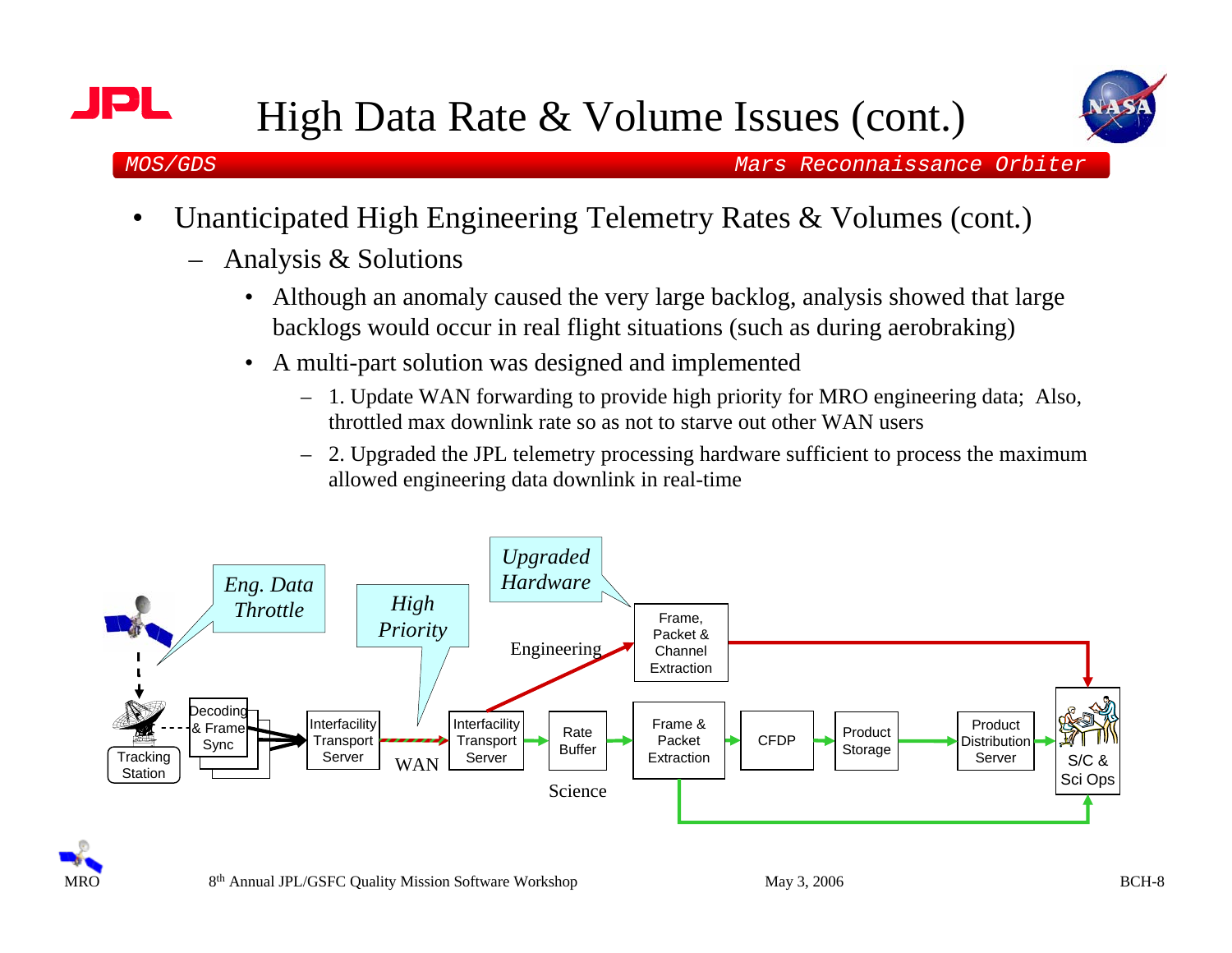

- • High Rates => Large DSN Backlogs => Large Time Overlaps between Stations
	- Background
		- Given high MRO rates, and limited WAN bandwidth, many hours of backlog will develop
		- • When we handoff downlink to another station, this new station will initially be delivering data in near-real-time in parallel with the many hours old data from the first station
	- Problem
		- • During Cruise, there were unexplained gaps produced in many CFDP products during periods when we had solid downlink

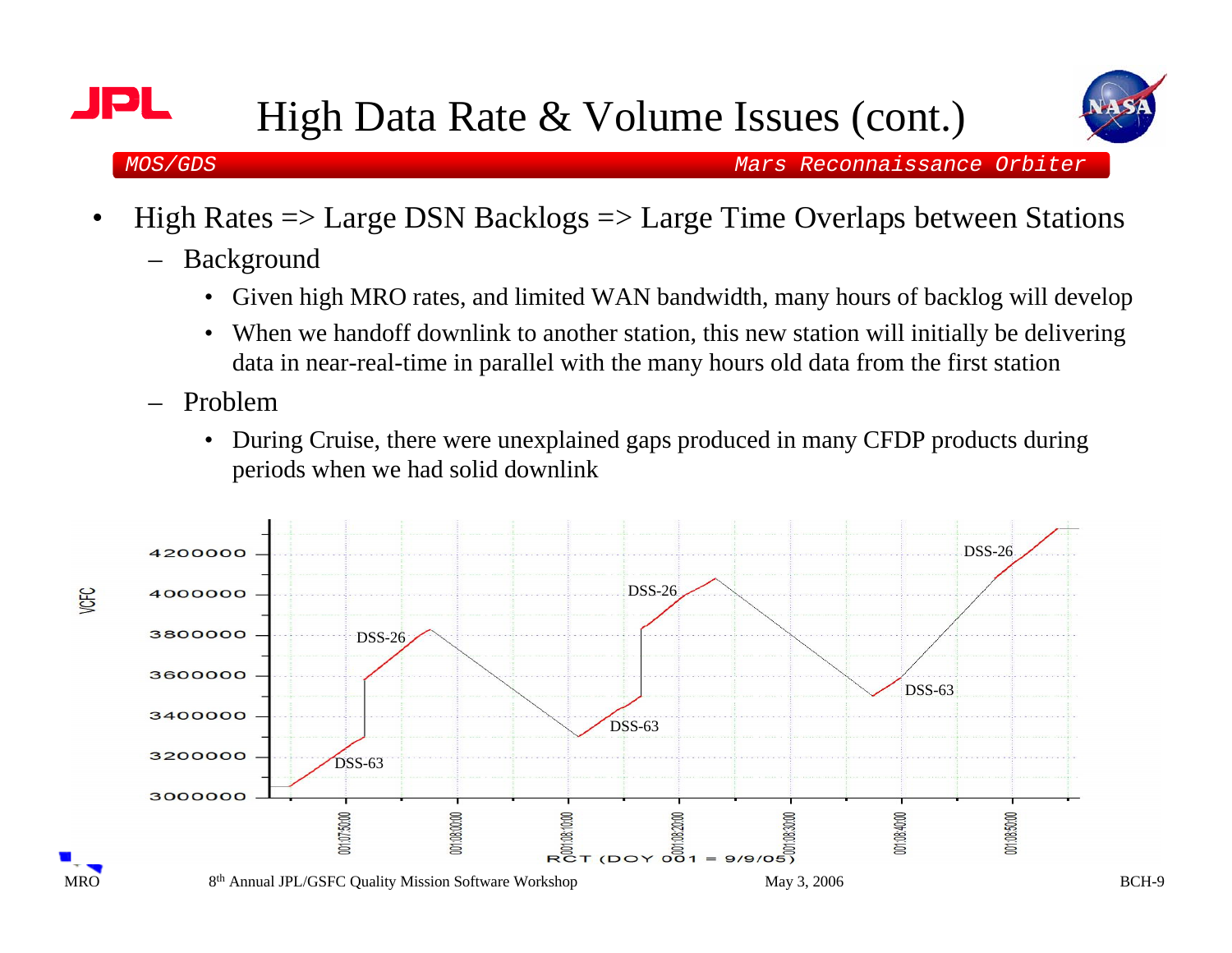

e l

- • High Rates => Large DSN Backlogs => Large Time Overlaps between Stations (cont)
	- Analysis & Solutions
		- • An accountability analysis revealed that there we no missing frames corresponding to the product gaps, however, there were missing packets
		- • The ground system handles overlapping sets of frames from multiple stations fine, but we discovered an issue with handling packets related to the fact that MRO packets are made up of many frames
		- $\bullet$  Prior, lower-rate missions did not often exhibit this behavior, so limitations in the ability of the ground to handle overlapping (out of order) data from multple sites was not exposed
		- • The solution was to update our telemetry processing software to handle overlapping sequences of frames from multiple stations

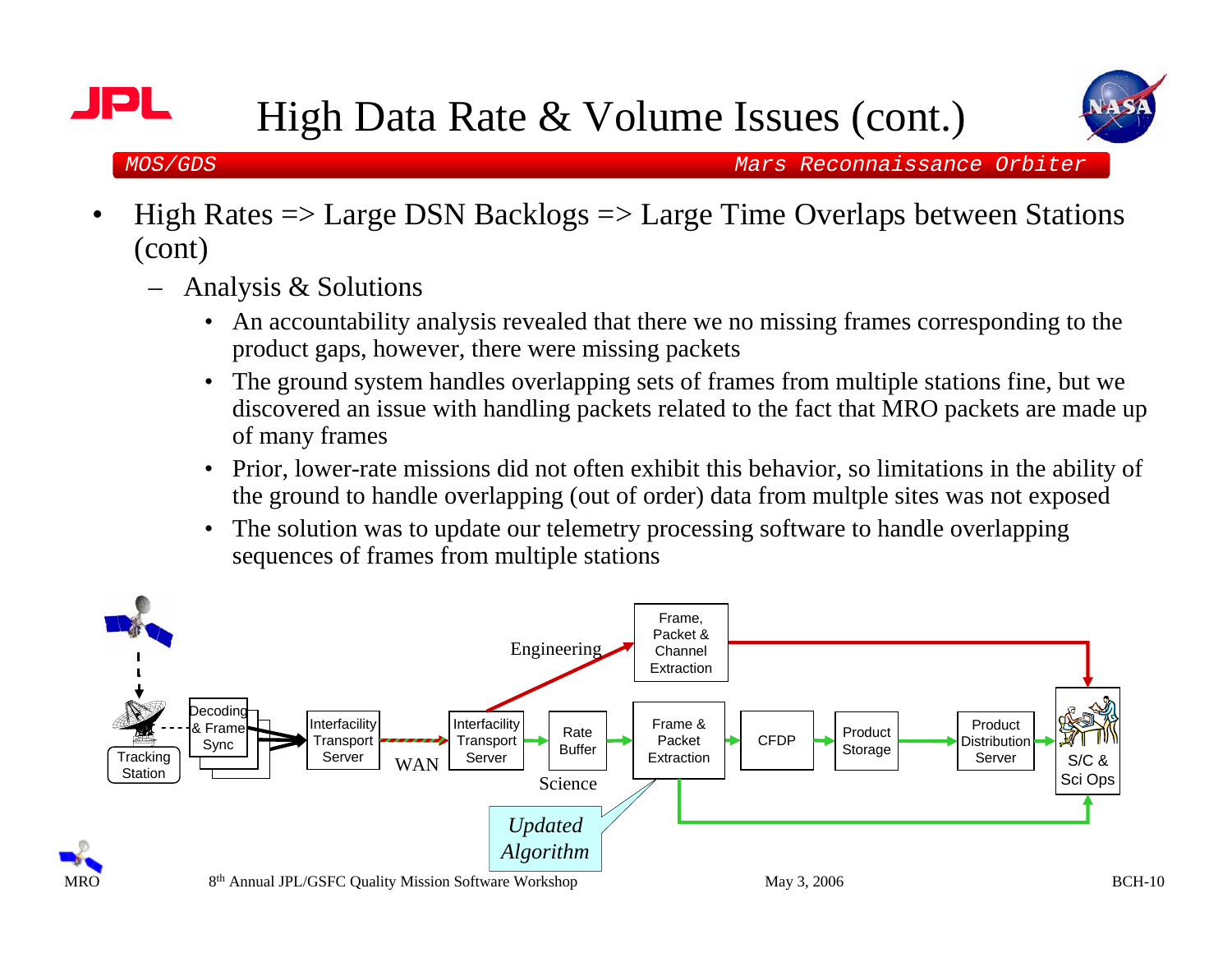



- • Product Latency
	- End-to-end latency when using CFDP differs from packet stream latency in substantial ways
		- With a packet stream, the end user/application can receive data more or less in real-time as it is being produced (ignoring OWLT and ground processing architecture limitations)
		- With products, generally speaking, files are fully created, transferred as a stream, and reassembled before being passed on to the end user/application
		- Various ground throughput limitations (e.g. WAN bandwidth), can add up to 24 hours of additional latency
	- – MRO latency requirement for ground processing is 24 hrs from ERT to product delivery
		- Allows for up to 18 hours of station backlog / WAN latency
		- Assumes that CFDP "Timers" will be used if necessary in the case of very large products
		- The ground system can comfortably meet this latency requirement
	- MRO latency requirement for ground processing and delivery of Relay products is 30 minutes
		- Represented a challenge for the baseline ground architecture, requiring some special handling for relay data
		- Fortunately, Relay data is down-linked using it's own virtual stream, facilitating special treatment on the ground
	- Other notes concerning latency
		- Trying to unambiguously specify latency requirements can be quite difficult considering the many variables involved, including highly variable product sizes (resulting in highly variable times for downlink), assumptions about using special "quick-look" product delivery options, and assumptions about what to do when products are missing pieces...
		- $\bullet$  JPL's CFDP implementation supports a variety of timers and product release options to allow some customization of how latency is handled for different types of products

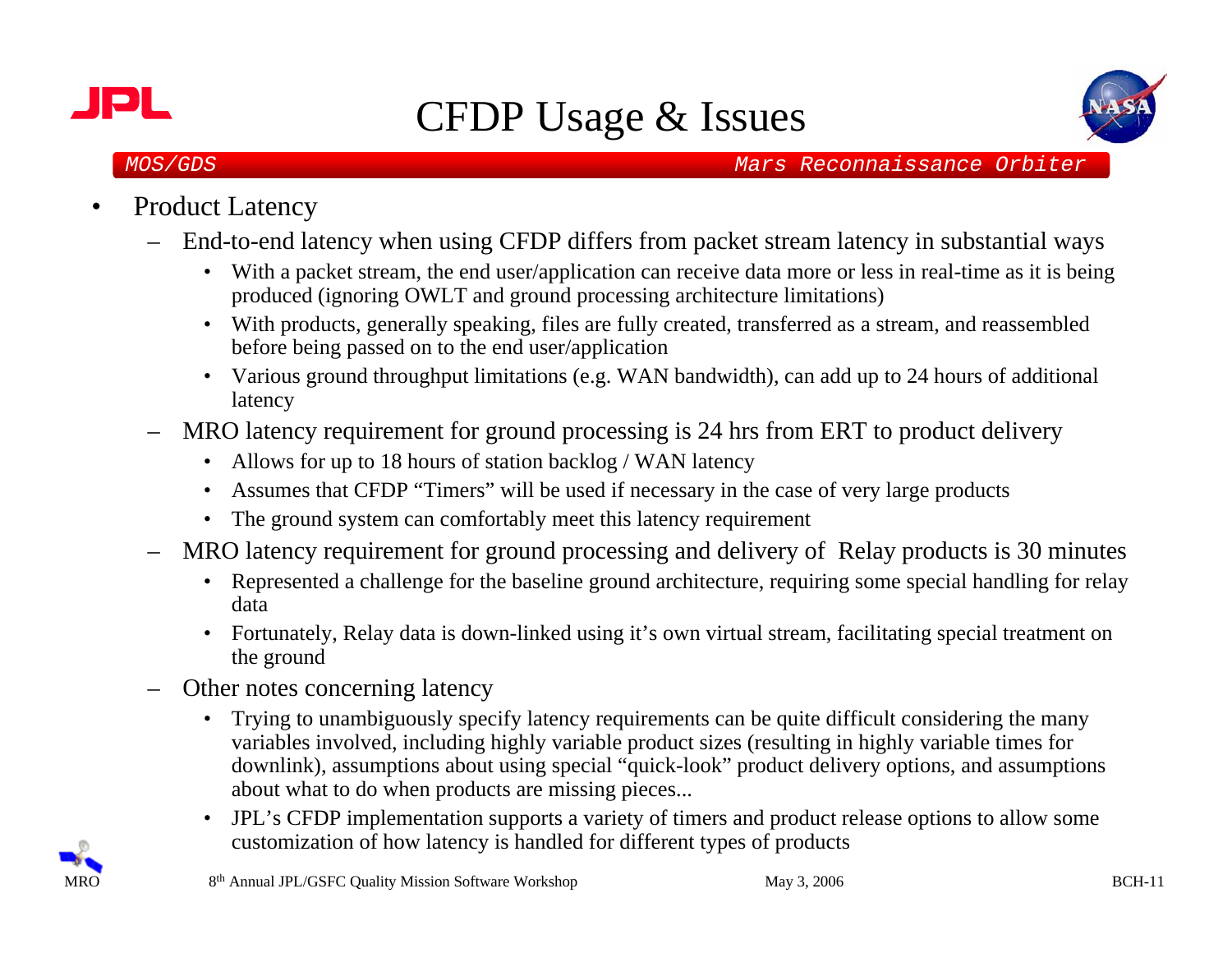



- • Product Visibility
	- Giving the complexities of both on-board and ground processing of products, predicting and monitoring status of particular products can be very complex
	- – Our ground CFDP implementation includes a GUI (FDM Viewer) that provides visibility into products that are being assembled, or have recently been released
	- – To provide more end-to-end visibility, MRO has a tool (TRUST), with the following features
		- Receives predicted product info. (name, size, time) from the uplink planning process
		- $\bullet$ Receives status from ground file repositories as products are moved in and out
		- $\bullet$ Receives spacecraft engineering data and extracts on-board processing status
		- •Incorporates all this information into a database, and provides a web-based user interface

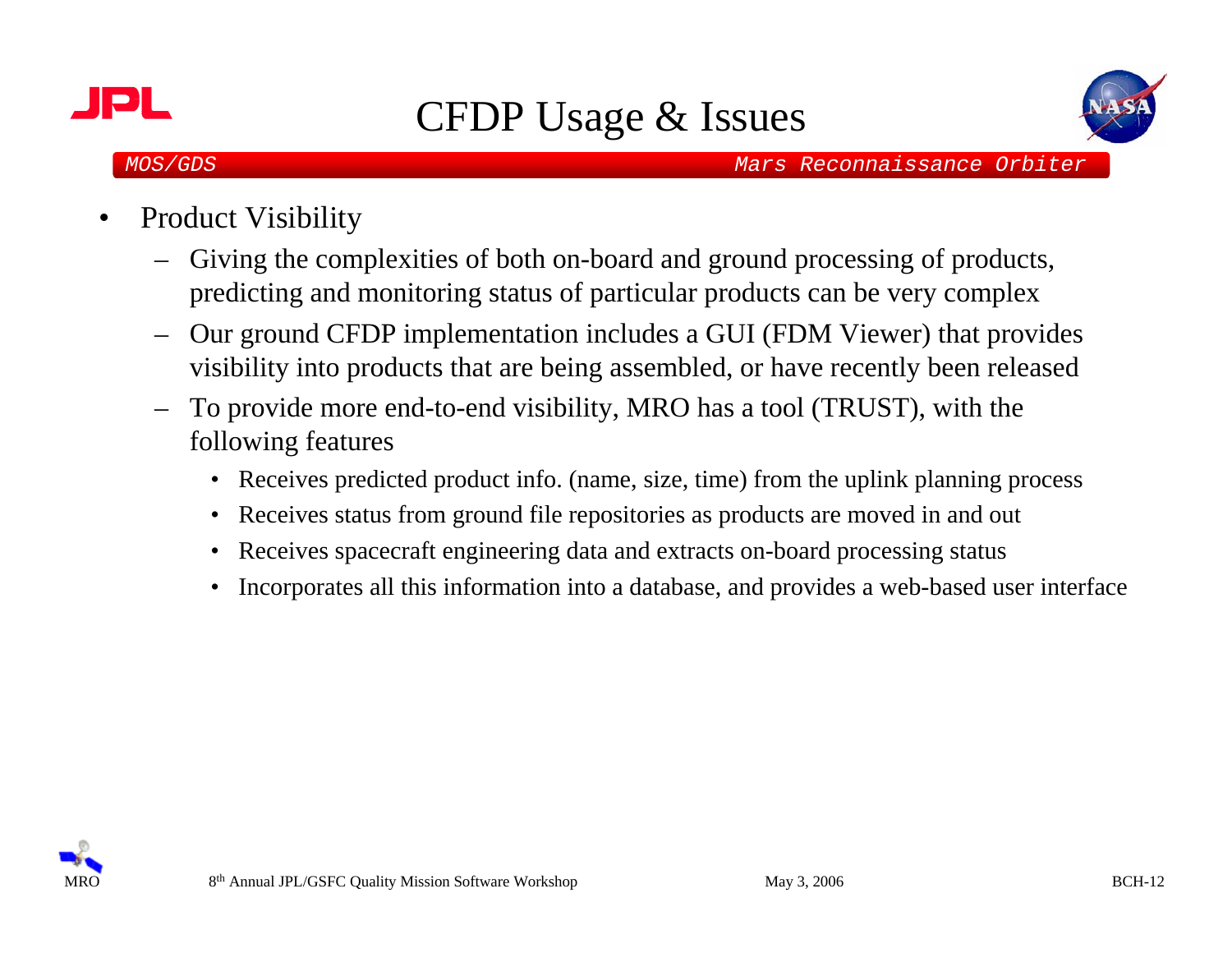



| X MARS_RECONNAISSANCE_ORBITER 74 - CFDP View Session                                               |                                                                                                                                                   |                                                                                                            |  |  |  |  |  |  |  |  |  |
|----------------------------------------------------------------------------------------------------|---------------------------------------------------------------------------------------------------------------------------------------------------|------------------------------------------------------------------------------------------------------------|--|--|--|--|--|--|--|--|--|
| Exit                                                                                               |                                                                                                                                                   | Config<br>Help                                                                                             |  |  |  |  |  |  |  |  |  |
| CFDP Events Log:                                                                                   | <b>FCFDP</b> Server Connection Status:<br>$\hat{=}$<br>Total Transactions: 107<br><b>DISCONNECTED</b><br>Transmission Type:                       |                                                                                                            |  |  |  |  |  |  |  |  |  |
|                                                                                                    | Total Displayed: 1<br>Active Transactions:<br>$\overline{\phantom{0}}$<br>XID<br>Status<br>Filename<br>Dir<br><b>Bytes Receive</b><br>Total Bytes |                                                                                                            |  |  |  |  |  |  |  |  |  |
| $\left  \cdot \right $                                                                             | $\blacktriangleright$                                                                                                                             | 4A-013800081E00<br><b>RECV</b><br>unknomn<br><b>ACTIVE</b><br>1912894984<br>1912878654<br>$\blacktriangle$ |  |  |  |  |  |  |  |  |  |
| CFDP Uplink Files:<br>Total Files: 0<br>$ $ RS<br>Filename<br>SC Id<br>FS<br>File Type<br>Checksum | Cre<br>$\overline{\phantom{a}}$                                                                                                                   | $\blacktriangleright$                                                                                      |  |  |  |  |  |  |  |  |  |
| $\left  \cdot \right $<br>▶ ∥ ◀ │                                                                  | $\blacktriangleright$                                                                                                                             | Total Displayed: 0<br>Complete Transactions:                                                               |  |  |  |  |  |  |  |  |  |
| Total Requests: 0<br>CFDP Pending Requests:                                                        |                                                                                                                                                   | To<br>XID<br>Status<br>Filename<br>File State<br>Dir<br>▲                                                  |  |  |  |  |  |  |  |  |  |
| $\blacktriangleleft$                                                                               | $\blacktriangle$<br>▼<br>$\blacktriangleright$                                                                                                    | $\overline{\phantom{a}}$<br>$\blacktriangleright$ $\vdash$<br>$\blacktriangleleft$                         |  |  |  |  |  |  |  |  |  |
| View                                                                                               |                                                                                                                                                   | Delete<br>Delete ALL                                                                                       |  |  |  |  |  |  |  |  |  |

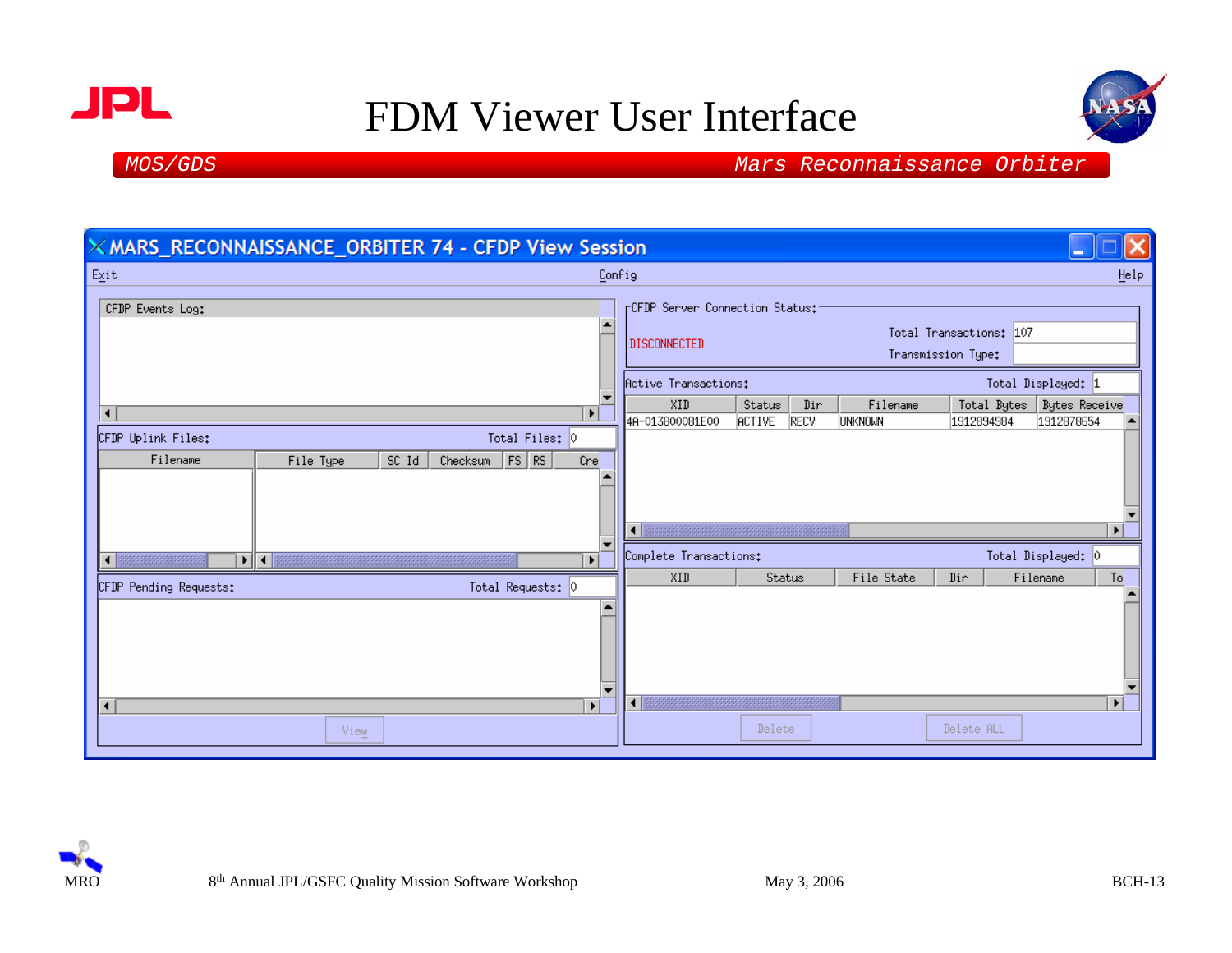

**MRO** 

### TRUST User Interface



| Product Filter<br>Logout<br><b>TRUST Product Selection &amp; Status</b><br>Records: 80<br>Update<br>Current Since: 2006/121-04:20:18 |                    |                                                                             |                                                      |                                                                                                                                                                         |                                                                 |                               |                                                                                           |                                           |                                   |                                                  |                                 |                                                                                                                                                     |                                                                                                                                                                 |                                       |                                        |  |
|--------------------------------------------------------------------------------------------------------------------------------------|--------------------|-----------------------------------------------------------------------------|------------------------------------------------------|-------------------------------------------------------------------------------------------------------------------------------------------------------------------------|-----------------------------------------------------------------|-------------------------------|-------------------------------------------------------------------------------------------|-------------------------------------------|-----------------------------------|--------------------------------------------------|---------------------------------|-----------------------------------------------------------------------------------------------------------------------------------------------------|-----------------------------------------------------------------------------------------------------------------------------------------------------------------|---------------------------------------|----------------------------------------|--|
| <b>Products</b>                                                                                                                      | <b>Instruments</b> | <b>Predict Planned</b><br><b>Product Start</b><br>Date                      | <b>Predict Planned</b><br><b>Product End</b><br>Date |                                                                                                                                                                         | <b>PRED</b>                                                     | <b>SEQ</b>                    | <b>RAD</b>                                                                                | ONB                                       |                                   | <b>ICMD DLNK TLM</b>                             | <b>CFDP</b>                     | <b>RSDS</b>                                                                                                                                         |                                                                                                                                                                 |                                       |                                        |  |
| 4A-014808651B00                                                                                                                      | <b>HIRISE</b>      | 2006/312-00:43:23                                                           | 2006/312-00:43:43                                    |                                                                                                                                                                         | =                                                               | _                             |                                                                                           |                                           |                                   |                                                  | _                               |                                                                                                                                                     |                                                                                                                                                                 |                                       |                                        |  |
| 4A-014808657E00                                                                                                                      | <b>HIRISE</b>      | 2006/312-00:58:44                                                           | 2006/312-00:59:04                                    |                                                                                                                                                                         | =                                                               | _                             |                                                                                           |                                           |                                   |                                                  | =                               |                                                                                                                                                     |                                                                                                                                                                 |                                       |                                        |  |
| 4A-014808698D00                                                                                                                      | <b>HIRISE</b>      | 2006/312-02:53:13                                                           | 2006/312-02:53:33                                    |                                                                                                                                                                         | —                                                               | =                             |                                                                                           |                                           |                                   |                                                  | $\equiv$                        |                                                                                                                                                     |                                                                                                                                                                 |                                       |                                        |  |
| 4A-0148086D1800                                                                                                                      | <b>HIRISE</b>      | 2006/312-04:27:18                                                           | 2006/312-0                                           |                                                                                                                                                                         | Product Filter Product Select & Status Custom Query Logout Help |                               |                                                                                           |                                           |                                   |                                                  |                                 |                                                                                                                                                     |                                                                                                                                                                 |                                       |                                        |  |
| 4A-01480871F200                                                                                                                      | <b>HIRISE</b>      | 2006/312-06:53:37                                                           | 2006/312-0                                           | Update                                                                                                                                                                  |                                                                 |                               |                                                                                           |                                           |                                   |                                                  |                                 | MRO SPACECRAFT ONBOARD STATUS: 4A-014808855F00                                                                                                      |                                                                                                                                                                 |                                       | Current Since: 2006/121-04:23:06       |  |
| 4A-014808762200                                                                                                                      | <b>HIRISE</b>      | 2006/312-08:52:44                                                           | 2006/312-0                                           | <b>Verification:</b>                                                                                                                                                    |                                                                 | <b>Onboard Command Status</b> |                                                                                           |                                           | Inst SCET:                        |                                                  | <b>Onboard Execution Status</b> |                                                                                                                                                     | <b>Onboard Downlink Status</b><br><b>Pred Dlink UTC:</b><br>2006/322-23:28:35                                                                                   |                                       |                                        |  |
| 4A-0148087E1800                                                                                                                      | <b>HIRISE</b>      | 2006/312-12:36:25                                                           | 2006/312-1                                           | <b>Validation Status:</b><br><b>CRC Status:</b><br><b>Filename:</b>                                                                                                     |                                                                 |                               |                                                                                           |                                           |                                   | Data/SSR UTC:<br>Data/SSR Size:<br>Pred Exe UTC: |                                 | 2006/312-15:51:34                                                                                                                                   | <b>CFDP Dlink Start Time:</b><br>null<br><b>CFDP Dlink End Time:</b><br>null                                                                                    |                                       |                                        |  |
| 4A-014808855F00                                                                                                                      | <b>HIRISE</b>      | 2006/312-15:51:34                                                           | 2006/312-1                                           |                                                                                                                                                                         |                                                                 |                               |                                                                                           |                                           |                                   | <b>Pred Prod End:</b><br><b>Pred Prod Size:</b>  |                                 | 2006/312-15:51:54<br>870000000 bytes                                                                                                                |                                                                                                                                                                 |                                       |                                        |  |
| 4A-01480885D000                                                                                                                      | <b>HIRISE</b>      | 2006/312-16:09:08 2006/312-1                                                |                                                      | Sequence/Command<br>Last:<br><b>Onbrd File:</b><br>d:/seq/fsw_diag.mod<br><b>ORWARD LINK</b>                                                                            |                                                                 |                               |                                                                                           |                                           | <b>SCET</b><br><b>Description</b> | Info, Errors & Anomalies<br>ID                   |                                 | File:<br>Last UTC:<br><b>Last Size:</b><br>Cmplt:<br><b>File State:</b><br>Fill:<br><b>Trans State:</b><br><b>Timer State:</b><br><b>Gap Count:</b> | <b>CFDP Processing</b><br>2006/116-16:21:19<br>187913740 bytes<br>100 %<br><b>COMPLETE</b><br>$\overline{0}$<br><b>FINISHED</b><br>CANCELLED BY APP<br>$\bf{0}$ | 4A-014808855F00-2006-116T16.21.19.dtl |                                        |  |
| O.                                                                                                                                   |                    | 8th Annual JPL/GSFC Quality Mission Soft Frame Gap Summary Frame Gap Report |                                                      | <b>Latest UTC:</b><br>т.<br>Coortl ID:<br><b>Compression:</b><br>Obs Type:<br>Latitude:<br>Longitude:<br><b>Orbit Number:</b><br><b>Request Pri:</b><br><b>RF Band:</b> |                                                                 | <b>Product Prediction</b>     | TEAM-IO-WX<br><b>ENABLE</b><br><b>Stability</b><br>$-4.430$<br>297.690<br>545a<br>13<br>X | 2006/118-22:26:13<br>Small Off-Nadir High |                                   |                                                  |                                 |                                                                                                                                                     | <b>Latest from DOM:</b><br><b>Latest to Users:</b>                                                                                                              | <b>RSDS Processing</b>                | 2006/116-16:24:08<br>2006/116-16:32:37 |  |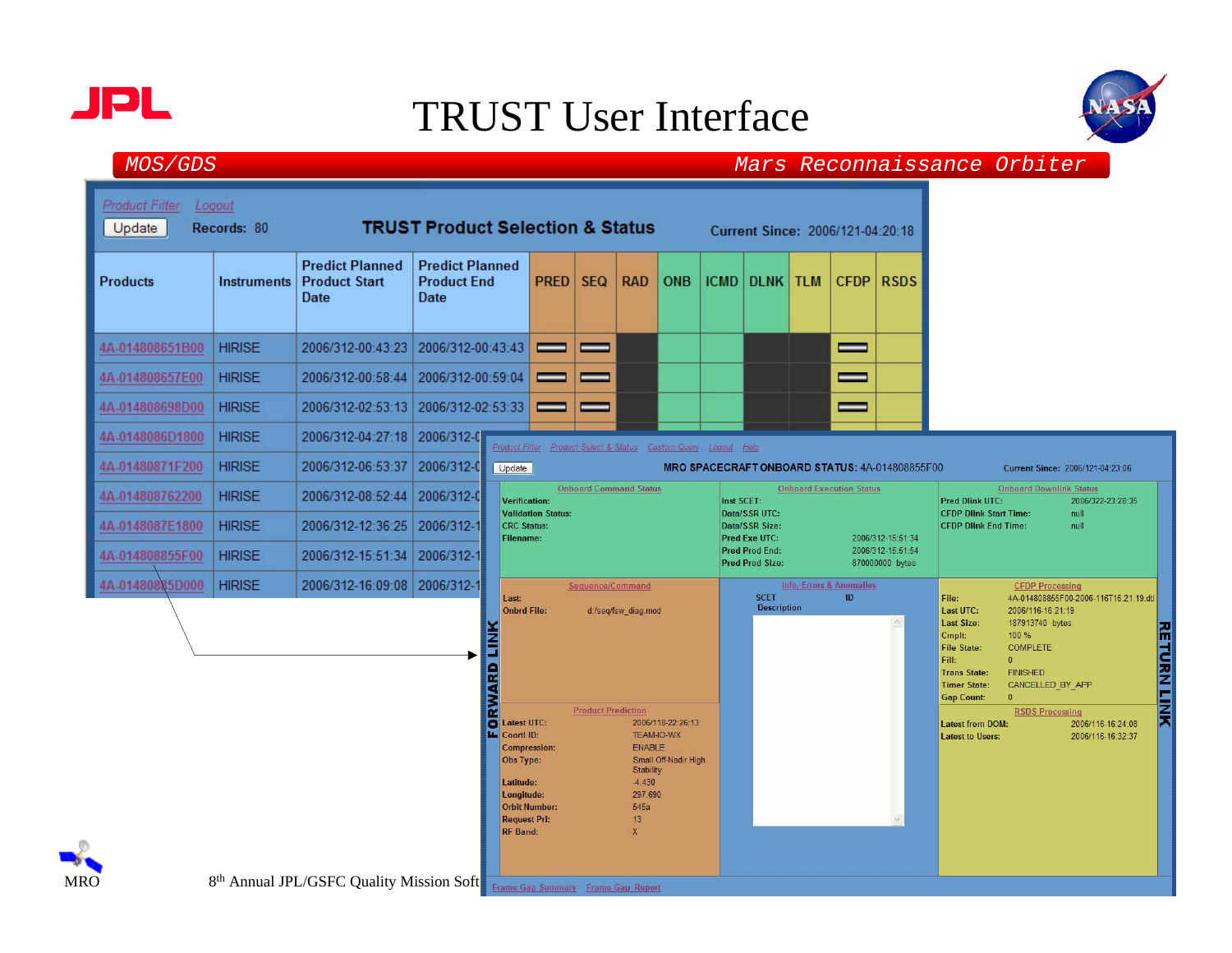



- • Product Accountability
	- Accountability of products from the standpoint of how far along they are in the end-toend process is facilitated by the tools described in the previous section
	- However, a different accountability goal is to be able to determine the cause of incomplete (partial) products, which in turn helps us ensure that our end-to-end system is working properly
		- This goal is important during development, test, and operations phases
	- – The existing legacy ground processing system is essentially a pipeline architecture, with little accountability information captured along the way
		- •In particular, there is no direct traceability from transfer frames, to packets, to products
		- When an incomplete (partial) product is produced, it is extremely difficult to trace back to the root cause
	- – There are two activities underway to help address this issue
		- $\bullet$  The first is a light-weight MRO-specific tool (VERIFI) that shadows the operational frame to packet to product processing system, but also produces metadata that provides full traceability between specific frames, packets, and products; An early prototype is in use
		- The second is a more comprehensive, multi-mission effort to capture various metainformation throughout the ground system, and make it available to various applications including ones that will address accountability issues; More on this in Mike Levesque's presentation later today